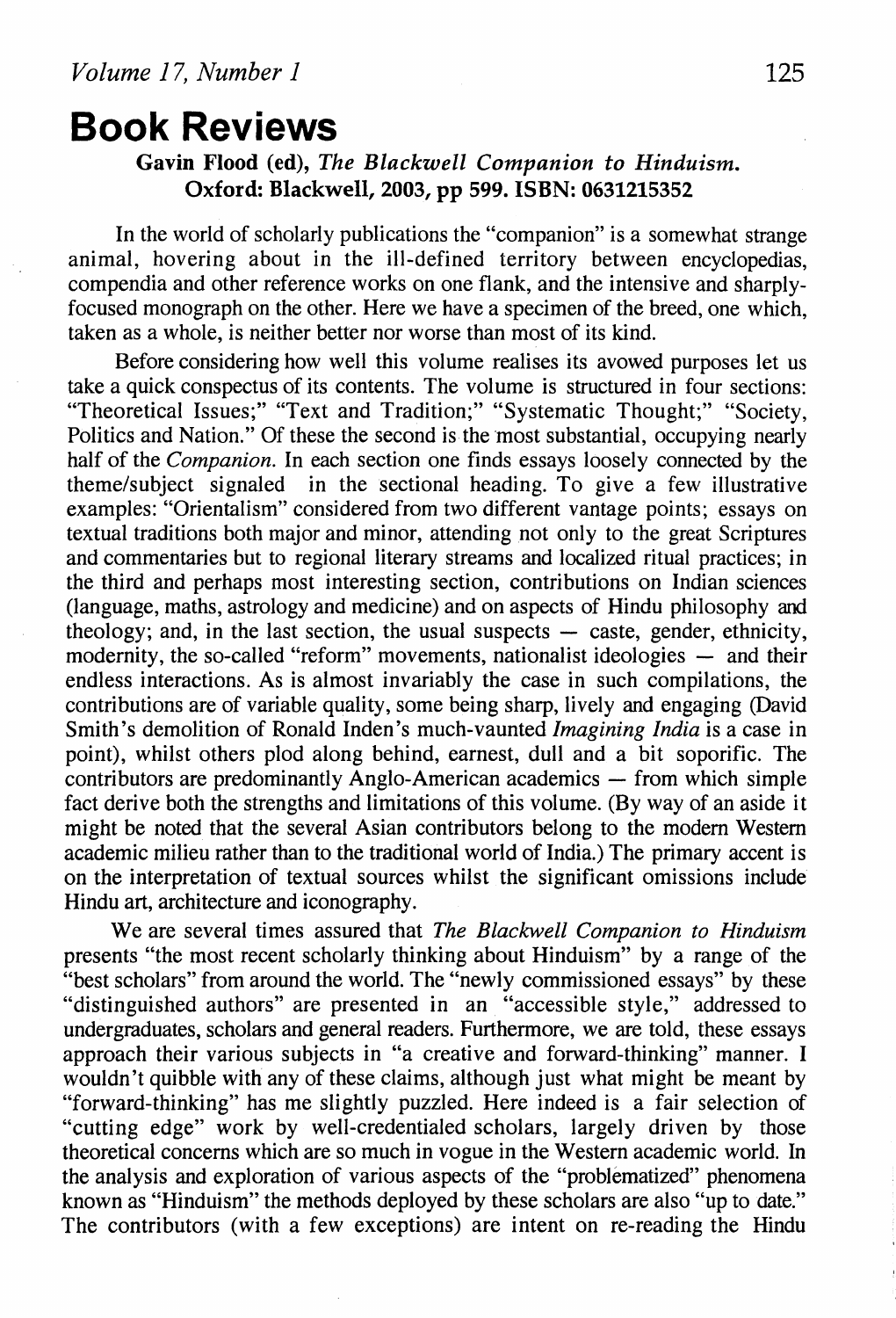tradition within a conceptual framework which can loosely be described as postmodern. One is hardly surprised to find a good deal of the usual fare  $-$  the disavowal of earlier modes of scholarly inquiry, critiques of "essentialism" of various stripes, a preoccupation with gender and identity politics, the affirmation of "difference," scepticism about the self-understandings of Hindu practitioners, a tendency to "explain" religious phenomena in terms of various power formations and social functions. No doubt much of this work is useful, some of it even ground-breaking. Many of the essays rest on a foundation of rigorous and painstaking research, and the results are likely to command the attention of specialists in the various fields in which these scholars have carried out their labours. Students and teachers, as well as researchers, are likely to make profitable use of the *Companion.* I am less confident about its appeal to the general reader. Nor would this collection be an appropriate embarkation point for those starting out on the long, perplexing and endless journey entailed in understanding the Hindu tradition.

The considerable merits of the *Companion* notwithstanding, I found myself constantly irritated by, and worried about several fundamental assumptions which seem to be shared, to varying degree, by many (but by no means all) of the contributors, sometimes with a truly remarkable complacency. To state these as briefly and baldly as I can: Hinduism is best "explained" and "understood" as a congeries of historically-conditioned and regionally-specific socio-religious phenomena which are amenable to both empirical inquiry and to theoretical "deconstruction;" the conceptual apparatus, analytical tools and methodological procedures through which "Hinduism" might most profitably be approached are to be found in either historicist-cum-sociological modes of inquiry or in the labyrinthine repositories of contemporary "postmodernist" theory in its many variants - post-structuralist, post-colonial, feminist.

Readers who share these assumptions are likely to find a good deal of interest in this well-mounted production. But what if, insofar as possible, we were to treat Hinduism in its own terms  $-$  as a divinely-inspired tradition which, for all the human corruptions and the historical exigencies to which it has been susceptible, provides its adherents with a profound and timeless doctrine about the nature of Reality and furnishes spiritual methods whereby human beings may conform themselves to that Reality and thereby attain liberation? What if we were to understand "Hinduism" as the manifold application of a set of immutable principles to all aspects of life, private and public, individual and collective? What if we took as our guides the great saints and sages of the tradition itself? (What would Ramana Maharshi, perhaps the greatest Hindu figure of recent times, make of this volume? The Sage of Arunachala, the embodiment of all that it is most enduring in the Hindu tradition, is afforded but one fleeting reference in the entire volume, while Ramakrishna, the other indubitable saint of modern times and a figure of inestimable significance in the collision of tradition and modernity, is mentioned not at all!) What if we were to believe that we could learn more about Hinduism from a devout village peasant than we could glean from the collected works of the Parisian oracles, or indeed, from the most prodigious collection of sociological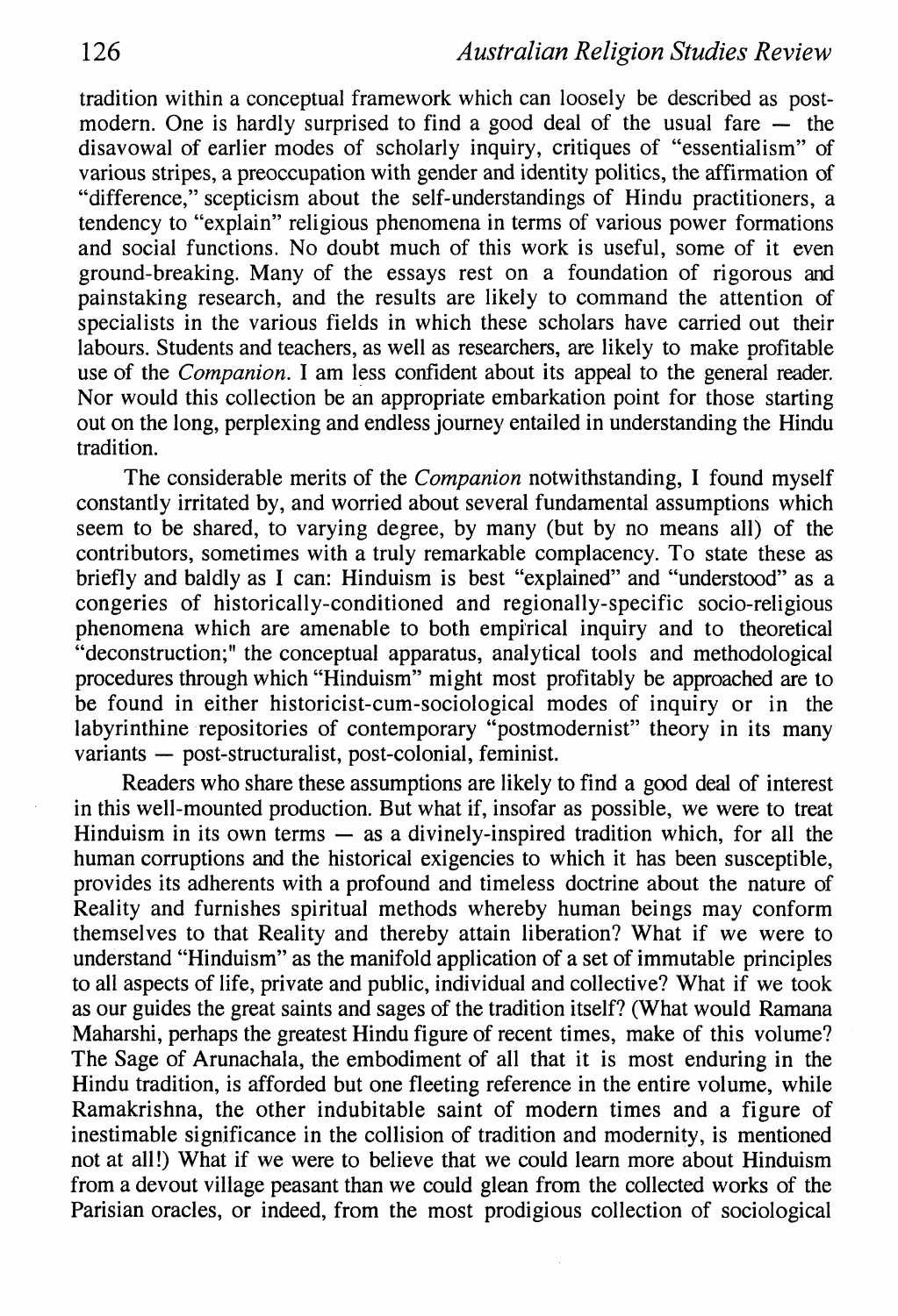data? What if we were to understand our task as learning *from* rather than *about* the Hindu tradition? Or, to pose a different, though not unrelated, kind of question: What if "Hinduism" is more rather than less than the sum of its parts? What if analysis were made subservient to synthesis? What if we were to believe that the "cutting edge" of contemporary academic scholarship is really a kind of shredding machine - one whose actual human effects are almost entirely destructive? What if we were to think that a profane and corrosive "scholarship," committed in the end to nothing more than information-based "knowledge" for its own sake (a shibboleth of modem academia), and governed by an historicist/empiricist/relativist epistemology, was quite inadequate to the task at hand? What if "Hinduism" can be understood by such methods no more than the wind can be caught in a net? What if we were to recognize that much contemporary theorizing about religion is irredeemably modernistic, Western, and relativistic, and thereby necessarily, though sometimes covertly, hostile to traditional religious understandings? It is to the editor's credit that this volume allows for a plurality of voices and viewpoints, and there *is* evidence here of some resistance to the prevailing intellectual fashions of our day. Nonetheless, the *general* tone of the *Companion,* and its accumulated effect, prompt me to raise these questions. If we were to take such questions seriously we might be less likely to take *The Blackwell Companion to Hinduism*  at face value, and more likely to ask troubling questions about the substance, the purpose and the consequence of much that takes place in the contemporary Western academy, particularly in Religious Studies. In this context *The Blackwell Companion to Hinduism* might be seen as a symptom of a deep-seated malaise afflicting contemporary academia.

> *Harry Oldmeadow*  La *Trobe University Bendigo*

#### Jerome I. Gellman, *Abraham! Abraham! Kierkegaard and the Hasidim on the Binding of Isaac,* Aldershot, & Hants, Ashgate, 2003, pp 125. ISBN 0 7546 1679 7

The Binding (Hebrew: *akedah)* of Isaac refers to the story originating in Genesis 22 that tells of God ordering Abraham to take his son, Isaac, to the Land of Moriah and to sacrifice him on a mountain there. Abraham travels with Isaac for three days and together they ascend the mountain. Abraham does not reveal his intention until he binds him ready for the sacrifice and raises the knive. An angel calls out to him to desist (Abraham! Abraham!) and he is directed to find a ram caught in a nearby thicket and he sacrifices this animal in place of his son.

This story has been acclaimed as the most dramatic in the Hebrew Bible. Even before Christian times, and certainly since then, in Rabbinic and Patristic sources, there have been expansions on its theme. Gellman compares and contrasts the theological disquisition of Soren Kiergegaard on the topic with those of the Hasidic thinkers, expecially Rabbi Nachman of Breslav (1772-1810) and Rabbi Mordecai Joseph Leiner of lzbica (1802-1854). His purpose in so doing is to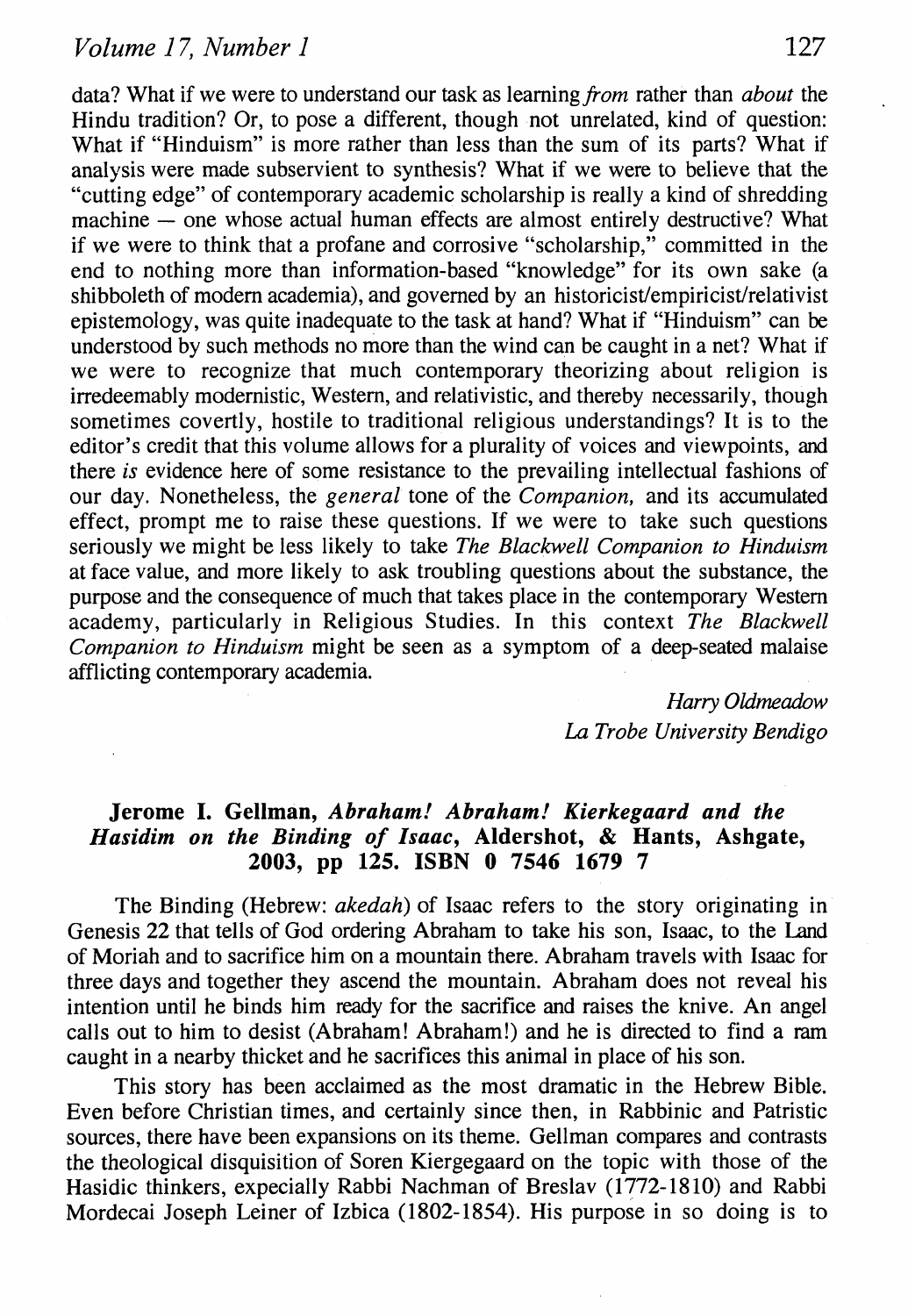develop his own contemporary reading of the text.

The interpretation of Rabbi Nachman is seen as a form of divine comedy. It is 'one, big joke' that Abraham's sacrifice of what is most dear to him should be considered as something important to God. And if that which is most dear to Abraham cannot make him close to God, then all the sacrifices of Israel offered by others will fail to do so. The *akedah* reveals the comic nature of divine service in Judaism.

Kierkegaard, in Gellman's opinion, writing about the *akedah* in his opus, *Fear and Trembling,* gives a Christian interpretation to the story that is opposed to the traditional understanding. Abraham, caught between the command of God and the dictates of common morality about murdering one's son, is subjected to fear and trembling. His struggle is within his own soul. Kiergegaard uses the story to develop his own idea of authenticity. Kierkegaard's authentic self is an atomic self, not socially defined, as it stands before God. Yet beneath all this there is a hidden Christian message for Kierkegaard. The author portrays Abraham as the Christfigure in the story and his commentary depicts the crucifixion and resurrection of Jesus, even if it is under cover.

In commenting on Kierkegaard's Christian treatment of the story, Gellman refers to the discussion over the *akedah* in the Christian Scriptures. He cites authors who would see the later Patristic elaboration of the *akedah* as already being present in the Christian Scriptures without giving voice to those who have just as persistently argued for the opposite viewpoint. While this does not particularly affect his argument one way or the other, it is an unnecessary excursus into a contentious area.

Gellman wants to compare the Kierkegaardian notion of the 'teleological suspension of the ethical' with the idea of *averah lishmah* ("a sin for God's sake") as stated by Rabbi Mordecai Leiner. For Kierkegaard Abraham has to choose: to do what is ethical or to follow the command of God. The willingness to act despite the uncertainty means that the person moves from the ethical to faith. For Rabbi Leiner the crucial aspect of the *akedah* is that Abraham must resist thinking that there is a basis for a decision. He must give up certainty. He must transgress the word of God in the name of the will of God. To do so is to pass the test.

Gellman now goes further and constructs his own modern theology. In the first place he reflects on Sarah's reaction to the *akedah.* Next, he juxtaposes his own interpretation of the story:

Building on Kierkegaard and the Rebbe of Izbica, I propose that the deepest contemporary meaning of the akedah revolves around the question of whether one is able to conceive of oneself as having been mistaken, of having misunderstood, or of having failed to comprehend all aspects of the context in which we live and act. (p. 113)

All but one chapter of the book have previously appeared as chapters or journal articles. They have been modified, but the material still reflects the particular slant of the original. This militates against a smooth presentation in this book. I found that I was reading a series of essays rather than a reasoned thesis.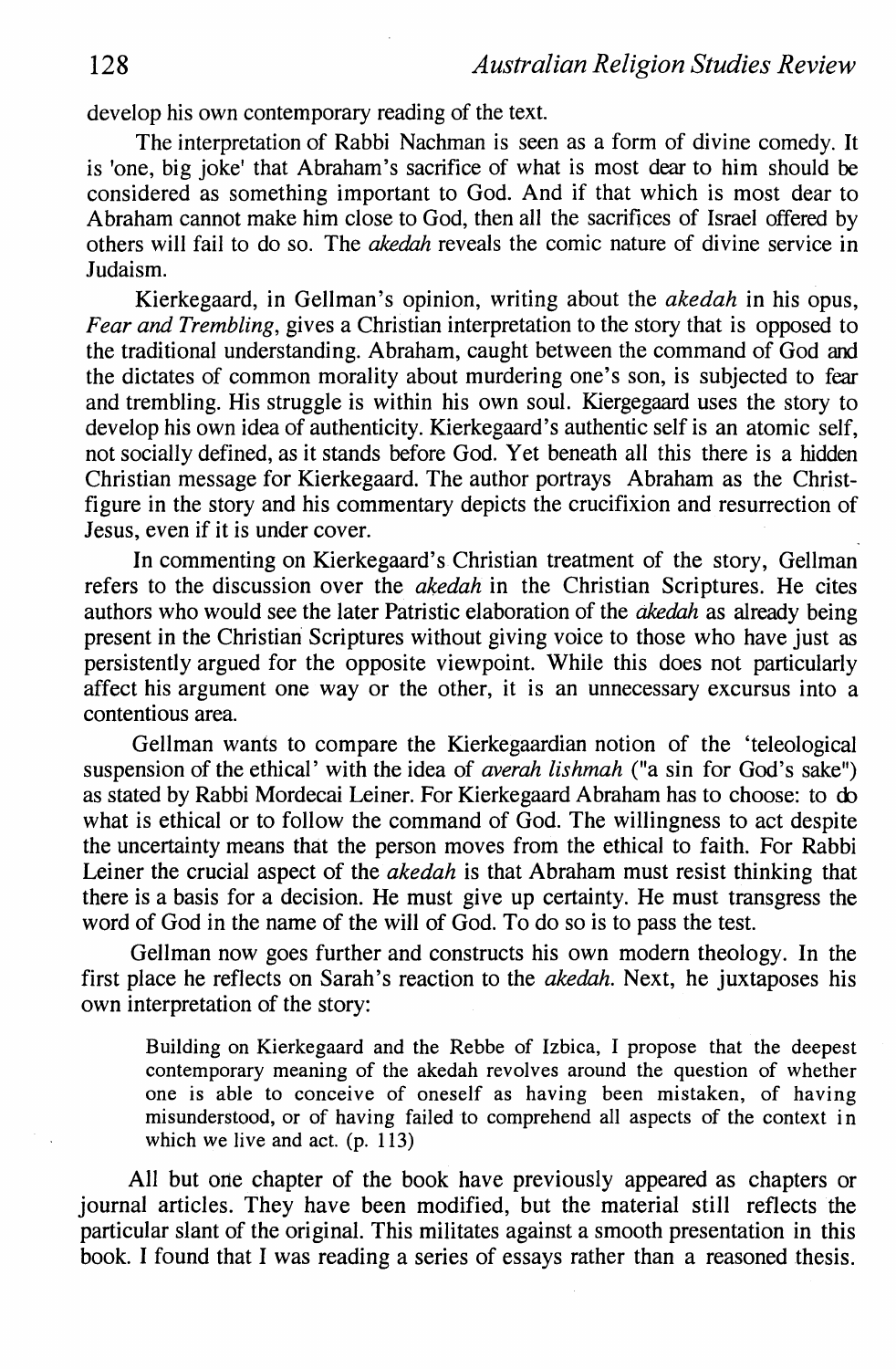There are topics and themes taken up in earlier chapters that simply vanish. They do not contribute to the final theological elaboration. Gellman's own contemporary reading ends up as being bipolar- suddenly introducing the Sarah viewpoint on the *akedah* and then reinterpreting Abraham's contrasting activity in the book of Genesis.

The book would only appeal to a very limited audience who could enjoy an uneven foray into Kierkegaardian and Hasidic speculation.

> *Robert Crotty University of South Australia*

### David Lyon, *Jesus in Disneyland: Religion in Postmodern Times.*  London and New York, Routledge, Polity, 2002 [2000], pp. xii + 188. ISBN 0-7456-1488-4.

This interesting monograph covers a great deal of material in, of necessity, a rather brief and general manner. Lyon's approach is sociological, but with a notable sympathy to the notion of "faith." He uses "religion" chiefly to refer to institutions, but explores spirituality and other religious manifestations that occur outside of institutions. Lyon treads a careful line between categorising certain phenomena as either "modern" or "postmodern." His book is dependent on the work of both scholars who affirm (Castells, Bauman), and scholars who deny (Hervieu-Leger, Giddens), the condition of postmodernity. He concentrates on the reshaping of modernity through the growth of consumerism and the development of communication and information technologies. Disneyland is examined as "a social and cultural symbol of our times. In particular, Disneyland is a trope for the democratization of culture, including religion" (p. 3).

Lyon acknowledges that "Disneyfication" is generally understood as a negative cultural process (along with "McDonaldisation"), but argues that "Disneyization" is a process occurring throughout western society. He makes use of Bryman's (1995) isolation of four elements in the process of Disneyization: theming, seen in restaurants and clubs such as Planet Hollywood and the Hard Rock Cafe; dedifferentiation of consumption, which is the "breaking down of conventional cultural differences between kinds of consumption and between consuming and other activities" (p. 5); merchandising, where increasingly the selection of brand-names contributes to identity formation; and emotional labour, so that Disney employees are "supposed to give the impression that they are having fun and not really working" (p. 6).

These concerns interleave with Lyon's own concern for the ways in which changes in the perception of authority, identity, time and space, have transformed western culture, and with it religion. He discusses various versions of the secularisation thesis, sticking fairly closely to Dobbelaere's formulation, which identifies laicization (the split between church and state), organizational change (within religious institutions), and secularisation of consciousness (the idea that Western modems have "homeless minds," to quote Berger, Berger and Kellner), as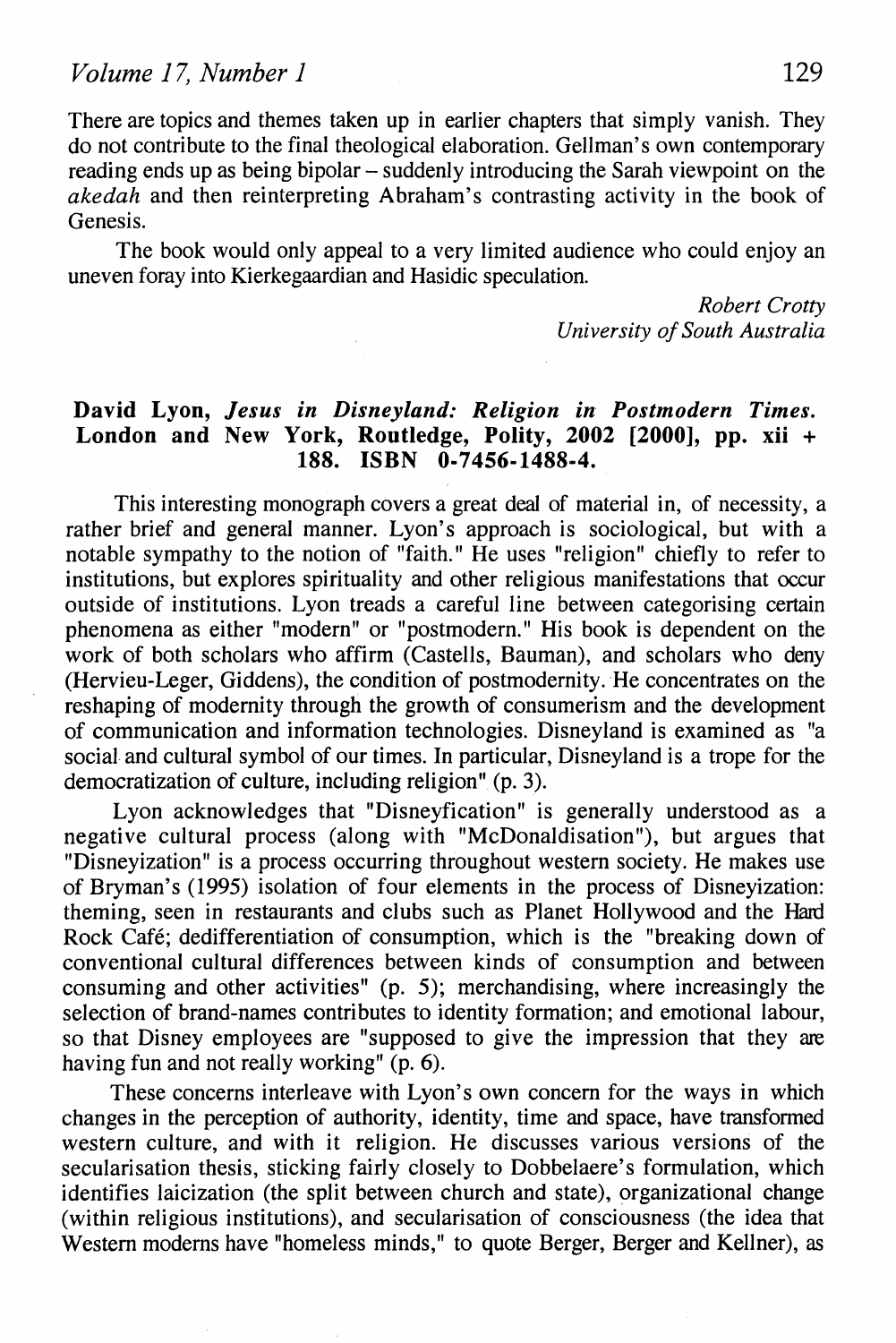the key issues. Lyon also covers the rise of new religions and the New Age (Daniel Bell's "return of the sacred"), and concludes that redefining religion as a cultural resource makes it valuable again, rather than "a failing feature of a bygone era" (p. 33).

This part of the book draws heavily on the work of French sociologist Daniele Hervieu-Leger, whose work concentrates on the way that the "lines of memory" represented by religion continually repair and reform after breaking, and the ways in which "new meaning systems are being generated all the time, with more or less connection with traditional groups" (p. 43).

Chapter *5,* "Shopping for a Self," focuses on the ways that modern people construct selves, from the branded clothing they wear to the pick and mix religious beliefs and values they espouse. Lyon affirms Bauman's assertion that consumer conduct is the basis of the coming "postmodem social circumstance" (p. 79). This argument feeds into a discussion of the de-institutionalization of religious beliefs evident in the present, and the recourse that moderns have to an internal locus of authority, which connects with an authentic self, which expresses personality rather than character (p. 93). These selves experience time differently as the pace of life speeds up; they defy age with surgery and plans for physical immortality; they defy space through telephones and internet connections which make the most distant people present. Lyon argues that these radical changes have actually changed people fundamentally, and have changed what can be authentically regarded as religious by such transformed people.

The book also deals with other relevant topics such as tensions between the global and the local, and the ways in which history is "recycled as nostalgia," and the future already exists as various simulations that can be experienced today (p. 121). The brevity of the study is to some extent balanced by the excellence of bibliography and notes, which suggest many avenues for further research. In conclusion, this is a very useful book for the teacher or student of contemporary Western religion and culture.

> *Carole M. Cusack University of Sydney*

## Alister E. McGrath, *A Brief History of Heaven.* Oxford, Blackwell, 2003, pp. x + 203. ISBN 0-631-23353-9

This book is part of Blackwells' Brief Histories of Religion series, which aims to provide "brief, accessible and lively accounts of key topics within theology and religion." McGrath has an attractive and clear writing style, and while the result is hardly exhaustive, most readers will discover within its covers all they had ever wished to know about heaven. The first two chapters deal specifically with the metaphors and images through which Christians have traditionally understood heaven, the New Jerusalem and the Garden of Paradise.

McGrath traces each image from Old Testament references, through the New Testament and the Church Fathers, to medieval and modern interpretations. He uses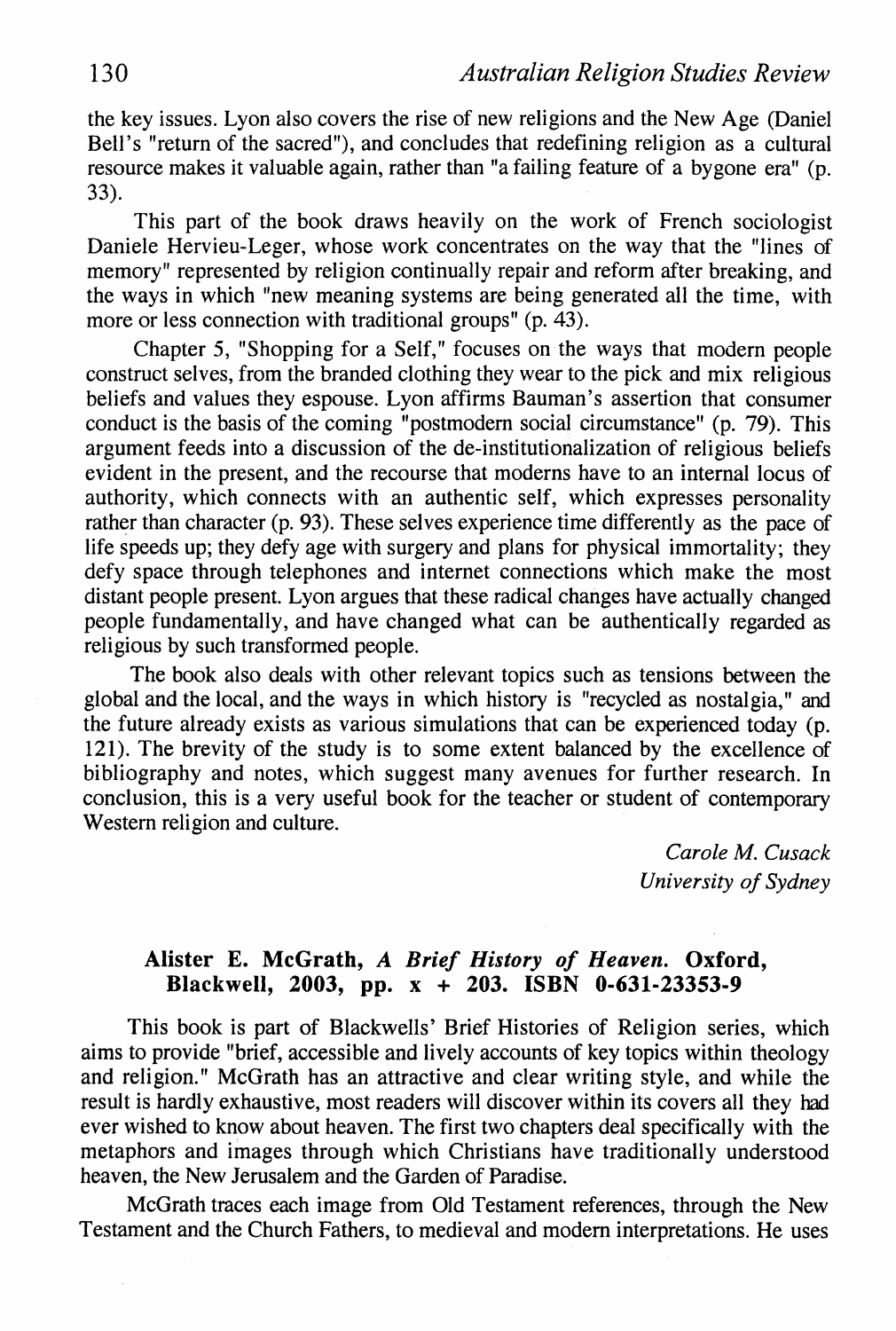literary extracts and visual images to demonstrate how the idea of heaven has captured the imagination of artists and poets. Many of these literary extracts (Bunyan's *The Pilgrim's Progress,* the medieval poem *Pearl,* Dante's *Divine Comedy* and John Milton's *Paradise Lost* and *Paradise Regained)* would have been familiar to literate Christians in the past, but nowadays they are likely to be new. even to devout readers. As such, the inclusion of such excellent examples is one of the book's strengths.

Chapter Three shifts to the key doctrine of the atonement, and the Christian understanding of how one might be admitted to heaven. This involves the discussion of basic Christological concepts and a careful delineation of how concepts of the atonement have changed as historical circumstances alter: Catholicism has understood the institutional church as the gateway to salvation; Protestants have typically identified personal faith as the prerequisite; and the death of Jesus has been interpreted variously as the conquest of death, the enkindling of love, and as the payment required for the forgiveness of human sins.

Chapters Four to Six deal with the ways in which Christians experience intimations of heaven, and the particular benefits they anticipate which fuel the yearning for heaven. Nature is one thing that frequently strikes people as heavenly, as is the human experience of Jove and connectedness with family and friends. Chapter Five focuses on the emotional desire for reunion with deceased relatives and friends as a quality of the desire for heaven; the highly evocative materials discussed include Negro spirituals, those passionate songs of yearning born of slavery and human misery. Chapter Six, "Journey's End: Heaven as the goal of Christian Life," brings together many disparate ideas from theology that are relevant to the Christian's belief that s/he will enter Heaven.

In conclusion, this is a very readable and entertaining small book. Although theological and confessional in tone, it could be enjoyed by a non-believer because despite its brevity, it contains much useful information about the historical development of Christian doctrine and praxis regarding the concept of heaven.

> *Carole M. Cusack University of Sydney*

### **Alister E. McGrath,** *The Future of Christianity.* **Oxford: Blackwell, 2002, xi+ 172 pp. ISBN 0631228152**

McGrath is a leading English Christian Evangelical theologian. This perspective shapes his analysis of the past and expectations of the future. The book is easy to read and provides insight into the recent past and some challenging projections toward a future.

He begins with a review of the  $20<sup>th</sup>$  century focussing on its failures  $$ genocides, totalitarian secular regimes and what he refers to as the failure of nerve of Christianity. The chapter on the factors transforming Christianity examines the